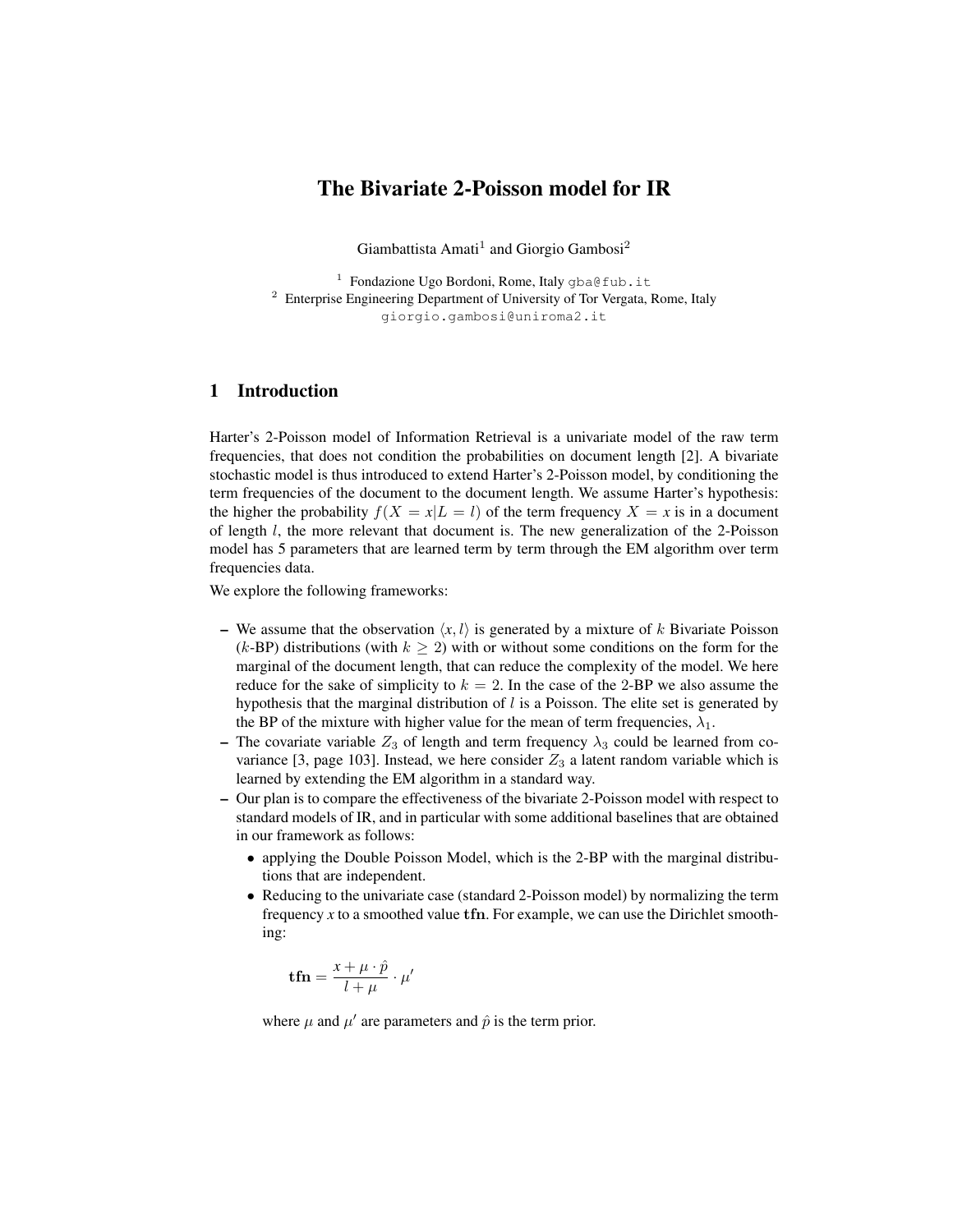# 2 The Bivariate 2-Poisson distribution

In order to define the bivariate 2-Poisson model we need first to remind the definition of a bivariate Poisson model, that can be introduced in several ways, for example as limit of a bivariate binomial, as a convolution of three univariate Poisson distributions, as a compounding of a Poisson with a bivariate binomial. We find that the trivariate reduction method of the convolution more convenient to easily extend Harter's 2-Poisson model to the bivariate case.

Let us consider the random variables  $Z_1, Z_2, Z_3$  distributed according to Poisson distributions  $P(\lambda_i)$ , that is:

$$
p(Z_i = x | \lambda_i) = e^{-\lambda_i} \frac{\lambda_i^x}{x!}
$$

and the random variables  $X = Z_1 + Z_3$  e  $Y = Z_2 + Z_3$  distributed according to a bivariate Poisson distribution,  $BP(\Lambda)$ , where  $\Lambda = (\lambda_1, \lambda_2, \lambda_3)$ :

$$
p(X = x, Y = y | A) = e^{-(\lambda_1 + \lambda_2 + \lambda_3)} \frac{\lambda_1^x}{x!} \frac{\lambda_2^y}{y!} \sum_{i=0}^{\min(x,y)} {x \choose i} {y \choose i} i! \left(\frac{\lambda_3}{\lambda_1 \lambda_2}\right)^i
$$

The corresponding marginal distributions turn out to be Poisson

$$
p(X = x | A) = \sum_{y=0}^{\infty} p(X = x, Y = y | A) = P(\lambda_1 + \lambda_3)
$$

$$
p(Y = y | A) = \sum_{x=0}^{\infty} p(X = x, Y = y | A) = P(\lambda_2 + \lambda_3)
$$

with covariance  $Cov(X, Y) = \lambda_3$ .

Let us now consider the mixture  $2BP(\Lambda_1, \Lambda_2, \alpha)$ , where  $\Lambda_1 = (\lambda_1^1, \lambda_2^1, \lambda_3^1)$  and  $\Lambda_2 =$  $(\lambda_1^2, \lambda_2^2, \lambda_3^2)$ , of two bivariate Poisson distributions

$$
p(x, y | A_1, A_2, \alpha) = \alpha \cdot BP(A_1) + (1 - \alpha) \cdot BP(A_2)
$$

The corresponding marginal distributions are 2-Poisson

$$
p(x|A_1, A_2, \alpha) = \alpha \cdot P(\lambda_1^1 + \lambda_3^1) + (1 - \alpha) \cdot P(\lambda_1^2 + \lambda_3^2) = 2P(\lambda_1^1 + \lambda_3^1, \lambda_1^2 + \lambda_3^2, \alpha)
$$
  

$$
p(y|A_1, A_2, \alpha) = \alpha \cdot P(\lambda_2^1 + \lambda_3^1) + (1 - \alpha) \cdot P(\lambda_2^2 + \lambda_3^2) = 2P(\lambda_2^1 + \lambda_3^1, \lambda_2^2 + \lambda_3^2, \alpha)
$$

In our case, we consider the random variables *x*, number of occurrences of the term in the document, and  $L^- = l - x$ , document length out of the term occurrences, and set  $X = x$ and  $Y = L^- = l - x$  (hence, Y could possibly be 0): as a consequence, we have  $x = X =$  $Z_1 + Z_3$ ,  $L^- = Y = Z_2 + Z_3$ , and  $l = X + Y = Z_1 + Z_2 + 2Z_3$ .

Moreover, we want *x* to be distributed as a 2-*Poisson* and  $L^-$  to be distributed as a *Poisson*. By assuming  $\lambda_2^1 = \lambda_2^2 = \lambda_2$  and  $\lambda_3^1 = \lambda_3^2 = \lambda_3$  we obtain

$$
p(x|A_1, A_2, \alpha) = \alpha \cdot P(\lambda_1^1 + \lambda_3) + (1 - \alpha) \cdot P(\lambda_1^2 + \lambda_3) = 2P(\lambda_1^1 + \lambda_3, \lambda_1^2 + \lambda_3)
$$
  

$$
p(L^-|A_1, A_2, \alpha) = \alpha \cdot P(\lambda_2 + \lambda_3) + (1 - \alpha) \cdot P(\lambda_2 + \lambda_3) = P(\lambda_2 + \lambda_3)
$$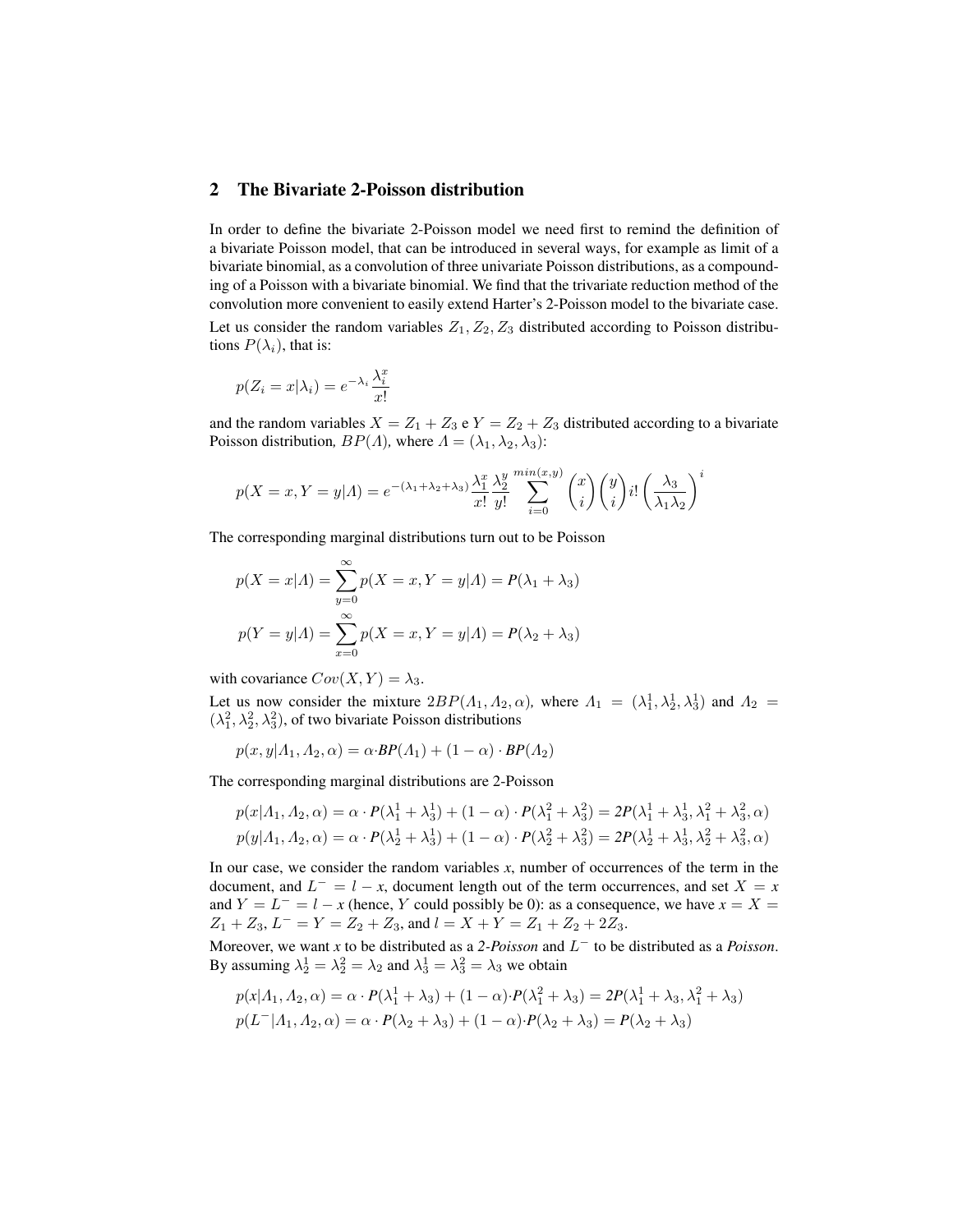This implies that, apart from  $\alpha$ , we assume five latent variables in the model,  $Z_1^1, Z_1^2, Z_2, Z_3, W$ each Z is Poisson distributed with parameters  $\lambda_1^1, \lambda_1^2, \lambda_2, \lambda_3$  respectively and W is a binary random variable Bernoulli distributed with parameter  $\alpha$ . The resulting bivariate distribution is

$$
p(x, L^{-}|A_1, A_2, \alpha) = \alpha \cdot p_1(x, L^{-}| \lambda_1, \lambda_2, \lambda_3) + (1 - \alpha) \cdot p_2(x, L^{-}| \lambda_1^2, \lambda_2, \lambda_3)
$$
  
=  $\alpha \cdot BP(\lambda_1^1, \lambda_2, \lambda_3) + (1 - \alpha) \cdot BP(\lambda_1^2, \lambda_2, \lambda_3)$ 

# 3 EM algorithm for the Bivariate Poisson

Given a set of observations  $\mathcal{X} = \{x_1, \ldots, x_n\}$ , with  $\mathbf{x}_i = (x_i, l_i)$ , we wish to apply maximum likelihood to estimate the set of parameters Λ of a bivariate Poisson distribution  $p(x|\Theta)$ fitting such data. We wish to derive the value of  $\Theta$  by maximizing the log-likelihood, that is computing

$$
\Theta^* = \argmax_{\Theta} \log \mathcal{L}(\Theta|\mathcal{X}) = \argmax_{\Theta} \log \prod_{i=1}^n p(\boldsymbol{x}_i|\Theta)
$$

In our case (see also [1]), we are interested to a mixture of 2 Bivariate Poisson with latent variables  $Z_1^1, Z_1^2, Z_2, Z_3$ , since with respect to the general case we have now  $Z_2^1 = Z_2^2 = Z_2$ and  $Z_3^1 = Z_3^2 = Z_3$ . Then, for each observed pair of values  $x_i = (x_i, l_i)$ ,  $w_i = 1$  if  $x_i$  is generated by the first component, and  $w_i = 2$  if generated by the second one. Accordingly:

$$
\mathbf{z}_{i} = (z_{i1}^{1}, z_{i1}^{2}, z_{i2}, z_{i3})
$$
 are such that  $x_{i} = \begin{cases} z_{i1}^{1} + z_{i3} & \text{if } w_{i} = 1\\ z_{i1}^{2} + z_{i3} & \text{if } w_{i} = 2 \end{cases}$   
and  $l_{i} = z_{i2} + z_{i3}$ 

EM algorithm requires, in our case, to consider the complete dataset

$$
(\mathcal{X},\mathcal{Z})=\left\{\left(\boldsymbol{x}_1,\boldsymbol{z}_1,w_1\right),\ldots,\left(\boldsymbol{x}_n,\boldsymbol{z}_n,w_n\right)\right\}
$$

and the set of parameters is  $\Theta = \Lambda_1 \cup \Lambda_2 \cup \{\alpha\}$ , with  $\Lambda_k = \{\lambda_1^k, \lambda_2, \lambda_3\}$ . Let also  $\Lambda =$  $\Lambda_1 \cup \Lambda_2$ .

#### 3.1 Maximization

Let us consider the k-th M-step for  $\Theta$ . We can show the following estimates:

$$
\alpha^{(k)} = \frac{1}{n}\sum_{i=1}^n p_i^{(k-1)} \text{ where } p_i^{(k-1)} = \frac{\alpha^{(k-1)} p(\boldsymbol{x}_i | \varLambda_1^{k-1})}{\alpha^{(k-1)} p(\boldsymbol{x}_i | \varLambda_1^{(k-1)}) + (1-\alpha^{(k-1)}) p(\boldsymbol{x}_i | \varLambda_2^{(k-1)})}
$$

and  $p$  is the Bivariate Poisson with parameters  $\Lambda_i$ , and

$$
\lambda_1^{1(k)} = \frac{\sum_{i=1}^n b_{1i}^{1(k-1)} p_i^{(k-1)}}{\sum_{i=1}^n p_i^{(k-1)}} \qquad \lambda_1^{2(k)} = \frac{\sum_{i=1}^n b_{1i}^{2(k-1)} (1 - p_i^{(k-1)})}{\sum_{i=1}^n (1 - p_i^{(k-1)})}
$$

$$
\lambda_2^{(k)} = \frac{1}{n} \sum_{i=1}^n b_{2i}^{(k-1)} \qquad \lambda_3^{(k)} = \frac{1}{n} \sum_{i=1}^n b_{3i}^{(k-1)}
$$